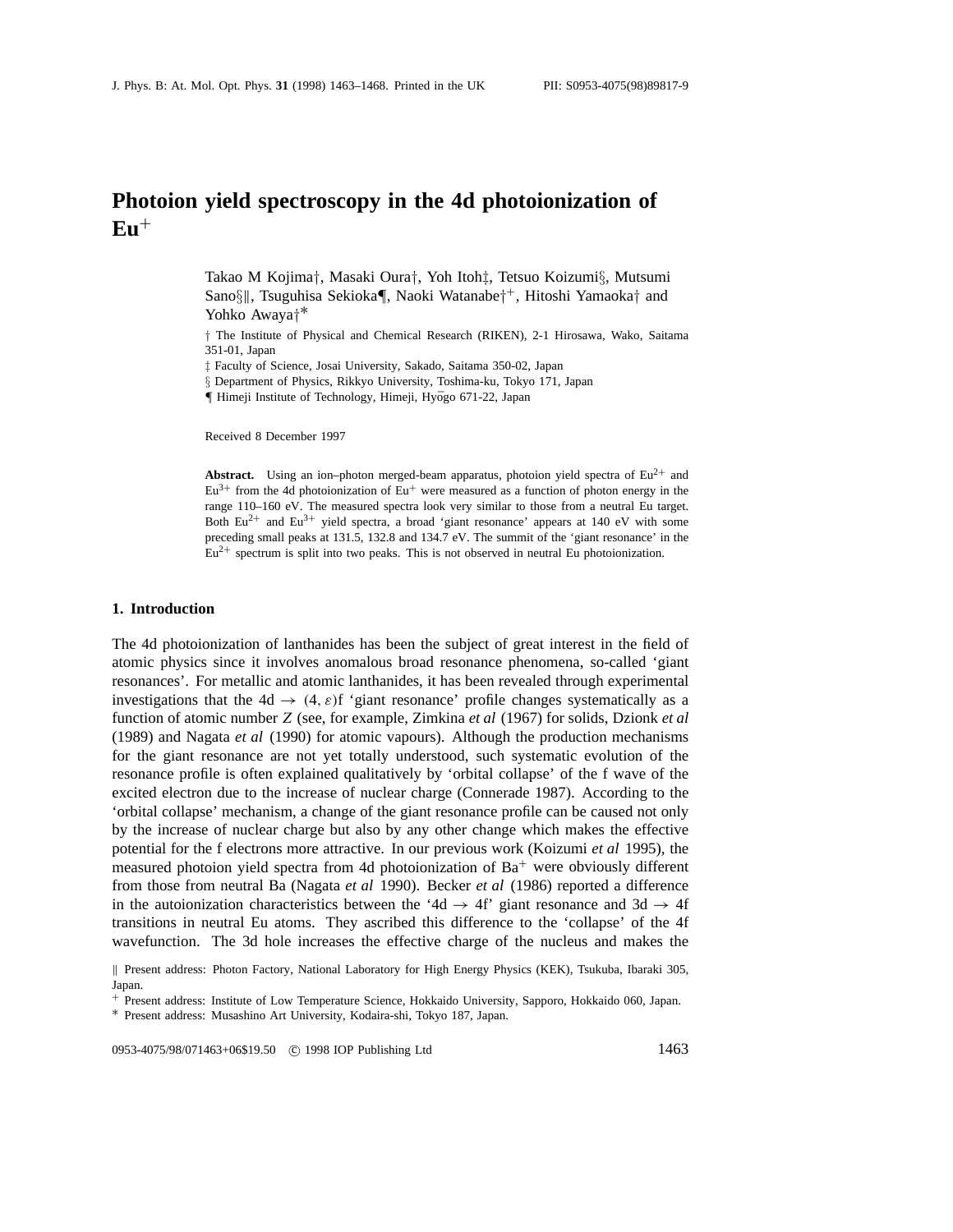inner well of the effective potential deeper than that in the 4d hole case, therefore the 4f wavefunction is almost localized inside the centrifugal barrier. In this sense, 4d → *(*4*, ε)*f photoexcitation/ionization of ionic Eu may show a difference from the neutral Eu case, since the existence of the primary ionic charge may cause the 'collapse' of the *(*4*, ε)*f wavefunction.

On the other hand, it has also been revealed that the giant resonance profile of lanthanide in solid metal, where the non-local valence electrons are considered 'ionized', is almost the same as that of the isolated atom of the same element except for small structures and some preceding discrete peaks. Mansfield and Connerade (1976) reported the observed similarity between the  $4d \rightarrow f$  transitions in Eu vapour and that in metallic Eu. Since this resemblance showed that the difference of the valence electron environment did not affect the resonance photoexcitation so much, they inferred that  $4d^{10}4f'' \rightarrow 4d^{9}4f''^{11}$  transitions in lanthanides take place deep inside the 'ionic cores'. Following this argument, the resonance profile of ionic lanthanides is expected to be very similar to that of metallic lanthanides. However, the outer electron environment of atoms in solids is not really the same as that of isolated ions. The 4d photoabsorption spectrum of Ba<sup>2+</sup> (Lucatorto *et al* 1981) is very different from that of Ba metal (Rabe *et al* 1974), whereas the photoabsorption spectrum of Ba vapour (Lucatorto *et al* 1981) looks similar to that of Ba metal. (Note that the 'ionic core' of Ba metal is  $Ba^{2+}$ .) The photoabsorption spectrum of  $La^{3+}$  in the 4d giant resonance region (Köble *et al* 1995) also shows a conspicuous discrepancy from that of La metal (Zimkina *et al* 1967). Therefore, it is important to see how the ionized (valence-electron-moved) state affects the giant resonance, yet very few experiments on  $4d \rightarrow \varepsilon f$  giant resonances have been performed for ionic lanthanides.

Recently, using an ion–photon merged-beam apparatus, we have measured photoion yield spectra of singly and doubly photoionized products from the 4d photoionization of singly charged ions;  $Xe^+$  (Sano *et al* 1996) and Ba<sup>+</sup> (Koizumi *et al* 1995). As a new result in this series of experiments, in this paper we present the photoion yield spectra of  $Eu^{2+}$ and Eu<sup>3+</sup> from a Eu<sup>+</sup> target measured within the energy range of the 4d  $\rightarrow$  (4, *ε*)f giant resonance: 110–160 eV.

#### **2. Experiment**

The experimental set-up was the same as that described in Koizumi *et al* (1995). Briefly, the measurements were done using synchrotron radiation from the 2.5 GeV storage ring of the photon factory (PF) at the National Laboratory for High Energy Physics (KEK). The experimental chamber was set at the beamline BL-3B which was equipped with a 24 m spherical grating monochromator (Yagishita *et al* 1991). In this study, a 600 line/mm grating was used for the energy range 110–160 eV. Photon intensity was measured as electric current by a photodiode located at the end of the chamber. The estimated photon flux was  $10^{12}$  s<sup>-1</sup> with an energy resolution of  $E/\Delta E \simeq 130$ . Eu<sup>+</sup> ions were produced by a surface ionizer combined with an oven, and extracted with 2 kV acceleration. The ions were deflected 90◦ by an electrostatic quadrupole and merged into the photon beam. After passing a 15 cm reaction region which was biased by about 800 eV, the ions were demerged from the photon beam and charge analysed by electrostatic parallel plates.  $Eu^{2+}$ and  $Eu^{3+}$  produced in the reaction region were introduced into two small windows on the end plate of the charge analyser, and detected by channel electron multipliers combined with ion-to-electron converter plates. Primary ion current was monitored by a Faraday cup installed in the analyser. In order to cancel background signals, data were accumulated through temporal four-phase ion–photon ON/OFF modulation. The measured photoion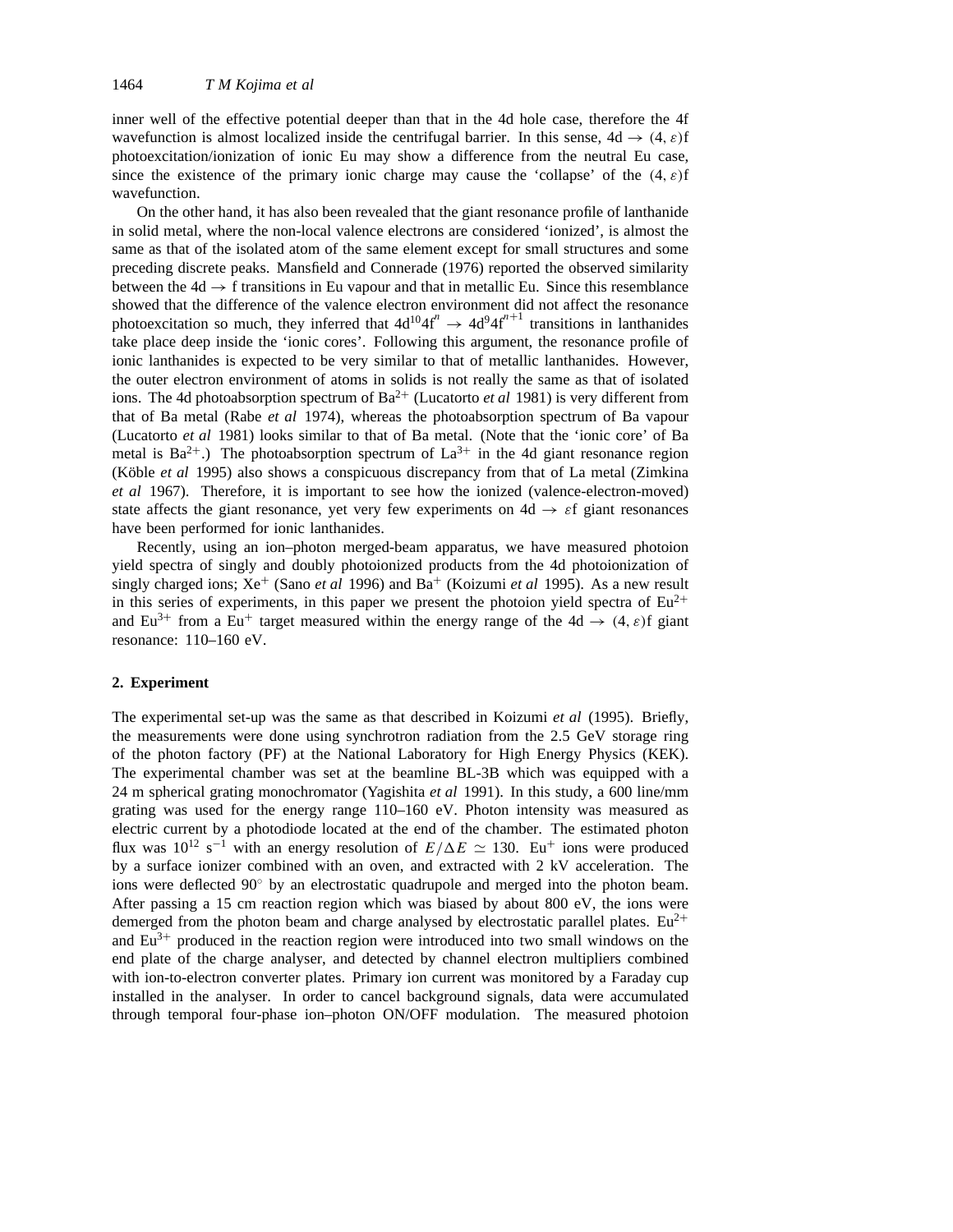intensities were calibrated for ion current, photon intensity and efficiencies of the detectors. The vacuum of the experimental chamber was kept lower than  $3 \times 10^{-10}$  Torr during the measurement.

#### **3. Results and discussion**

The obtained relative photoion yield spectra with an energy resolution of  $E/\Delta E \simeq 130$  are shown in figure 1. In both  $Eu^{2+}$  and  $Eu^{3+}$  spectra, a broad 'giant resonance' appears at 140 eV. The width of the resonance is much narrower than that in Xe<sup>+</sup> (Sano *et al* 1996) and Ba<sup>+</sup> (Lucatorto *et al* 1981, Koizumi *et al* 1995). In the spectra, there are also observed some preceding peaks at the onset of the giant resonance. These small peaks were, as shown in figure 2, remeasured with a higher-energy resolution of  $E/\Delta E \simeq 350$ , and their positions were determined as 131.5, 132.8 and 134.7 eV, respectively. As seen in these figures, although the photon energy is much higher than the double-ionization threshold of Eu<sup>+</sup> (∼50 eV), the relative intensities of the singly photoionized product (Eu<sup>2+</sup>) is almost comparable with (or even higher than) the doubly photoionized product  $(Eu<sup>3+</sup>)$  in the giantresonance energy region. This is very different from the cases of lighter elements such as Xe and Ba, where the singly photoionized yield is much less than the doubly photoionized product. Therefore, the photoexcitation and subsequent autoionization processes of  $Eu<sup>+</sup>$  are considered to be different from those of  $Xe^+$  and  $Ba^+$ . This might be ascribed to the manyelectron effect due to the existence of 4f electrons between the 4d and 6s subshells. The other difference in the spectra is that the  $Eu^{2+}$  yield shows a 'Beutler–Fano-type' profile, which means that the mechanism to produce  $Eu^{2+}$  contains interchannel coupling such as the interference between direct and indirect ionization. In the case of neutral Eu, photoelectron spectroscopy revealed that in the giant resonance region a large part of photoelectrons are from the 4f subshell, and that the partial cross section of 4f photoelectron emission shows a Beutler–Fano profile (Becker *et al* 1986, Richter *et al* 1989, Kukk *et al* 1994). Becker *et al* (1986) attributed the mechanisms of this process to the super-Coster–Kronig-like decay, i.e.  $4d^{9}4f^{7}(4, \varepsilon f) \rightarrow 4d^{10}4f^{6}(\varepsilon d, g)$ , which leaves the ion in the same final state as reached by direct 4f photoionization. This is consistent with the result of the photoion measurement where the intense singly photoionized yield is observed with a Beutler–Fano profile. As will be mentioned below, the photoion yield spectra from  $Eu<sup>+</sup>$  are very similar to those from neutral Eu, so that the same mechanisms are expected for the photoexcitation/ionization of  $Eu^+$ .

For comparison with the total photoion yield spectrum for a neutral Eu target (Nagata *et al* 1990), the sum of the  $Eu^{2+}$  and  $Eu^{3+}$  products is shown in figure 3. Note that  $Eu^{+}$ photoionization not only yields  $Eu^{2+}$  and  $Eu^{3+}$  but also  $Eu^{4+}$ , not  $Eu^{5+}$ , therefore the sum of  $Eu^{2+}$  and  $Eu^{3+}$  is not completely equivalent to the *total* ion yield, but the intensity of  $Eu^{4+}$  is relatively small. As seen in figure 3, differing from the cases of  $Xe^{+}$  and  $Ba^{+}$ , the spectral profile and peak positions look very similar to those observed in neutral Eu photoionization, despite the existence of the initial ionic charge. From the aspect of the 'orbital collapse' picture, this implies that the change of one charge state does not affect the effective potential so much, and hence there is no further collapse of the orbital. This is almost the same as the observed similarity between atomic and metallic Eu reported by Mansfield and Connerade (1976). They concluded that their result strongly supported the assumption that in lanthanide metals the  $4d \rightarrow 4f$  transitions occur deep inside the doubly or triply 'ionized' cores, i.e.  $Eu^{2+}$  for Eu metal, which are screened from the electrons of the conduction band. Since the 4f orbital in neutral Eu is considered to be moderately collapsed already and localized deep inside the inner well at such a high atomic number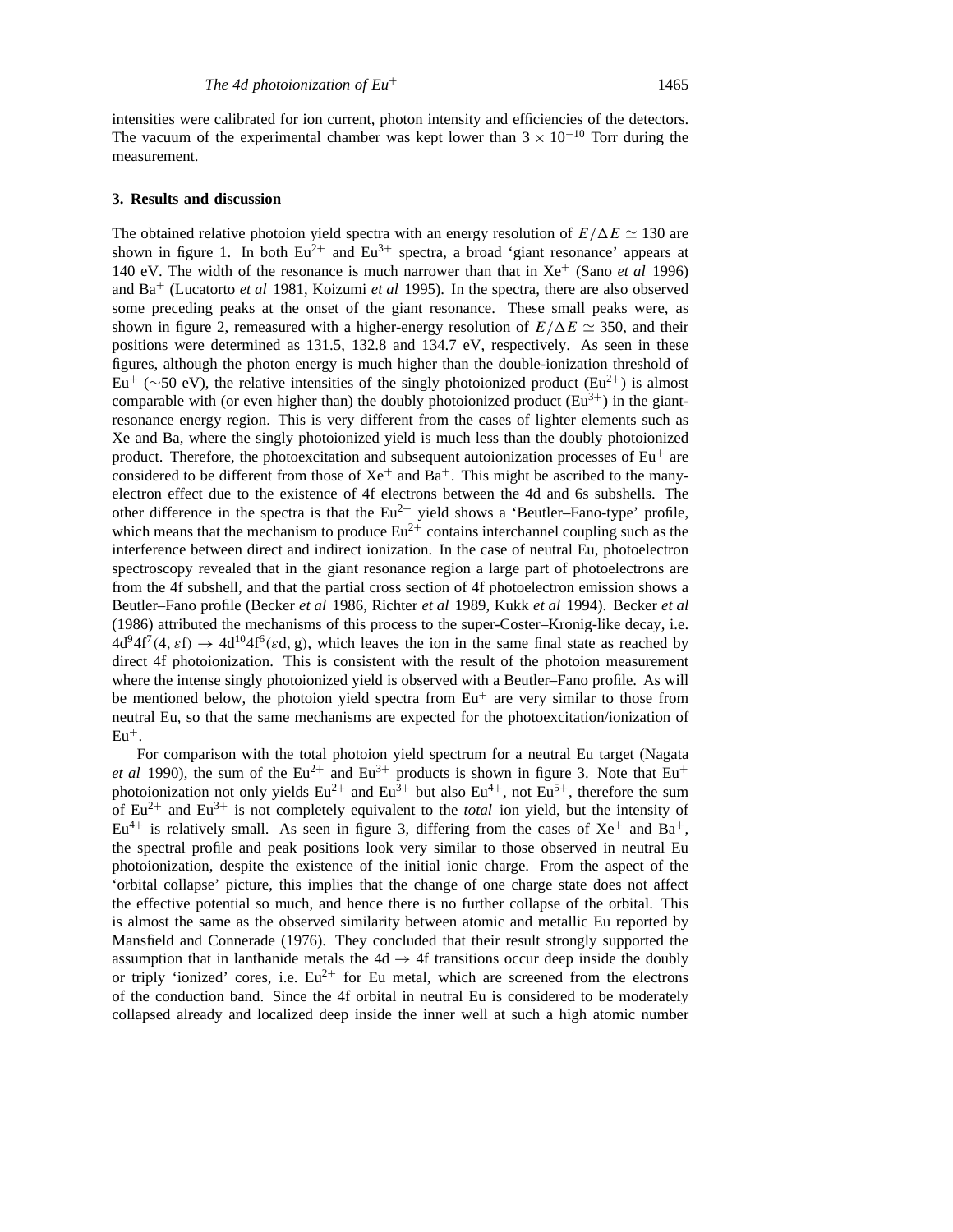

**Figure 1.** The relative photoion yield spectra of (*a*)  $Eu^{2+}$  and (*b*)  $Eu^{3+}$  obtained from a  $Eu^{+}$ target with an energy resolution of  $E/\Delta E \simeq 130$ . Both (*a*) and (*b*) are on the same scale.

**Figure 2.** The measured relative photoion yield spectra of (*a*) Eu<sup>2+</sup> and (*b*) Eu<sup>3+</sup> from a Eu<sup>+</sup> target with an energy resolution of  $E/\Delta E \simeq 350$ . The vertical scale is common to both (*a*) and (*b*).

 $Z = 63$ , this assumption seems valid even for Eu<sup>+</sup> by substituting the outer 6s electrons for the band electrons. Namely, the  $4d \rightarrow (4, \varepsilon)$ f transitions and subsequent decay processes take place deep inside the Eu atom, therefore are not affected so much by removal of one electron from the outer 6s orbital.

Finally, it is worth noting that the summit of the broad peak for the singly ionized product  $(Eu^{2+})$  seems split (clearly seen in figure 2). This is *not* observed for a neutral Eu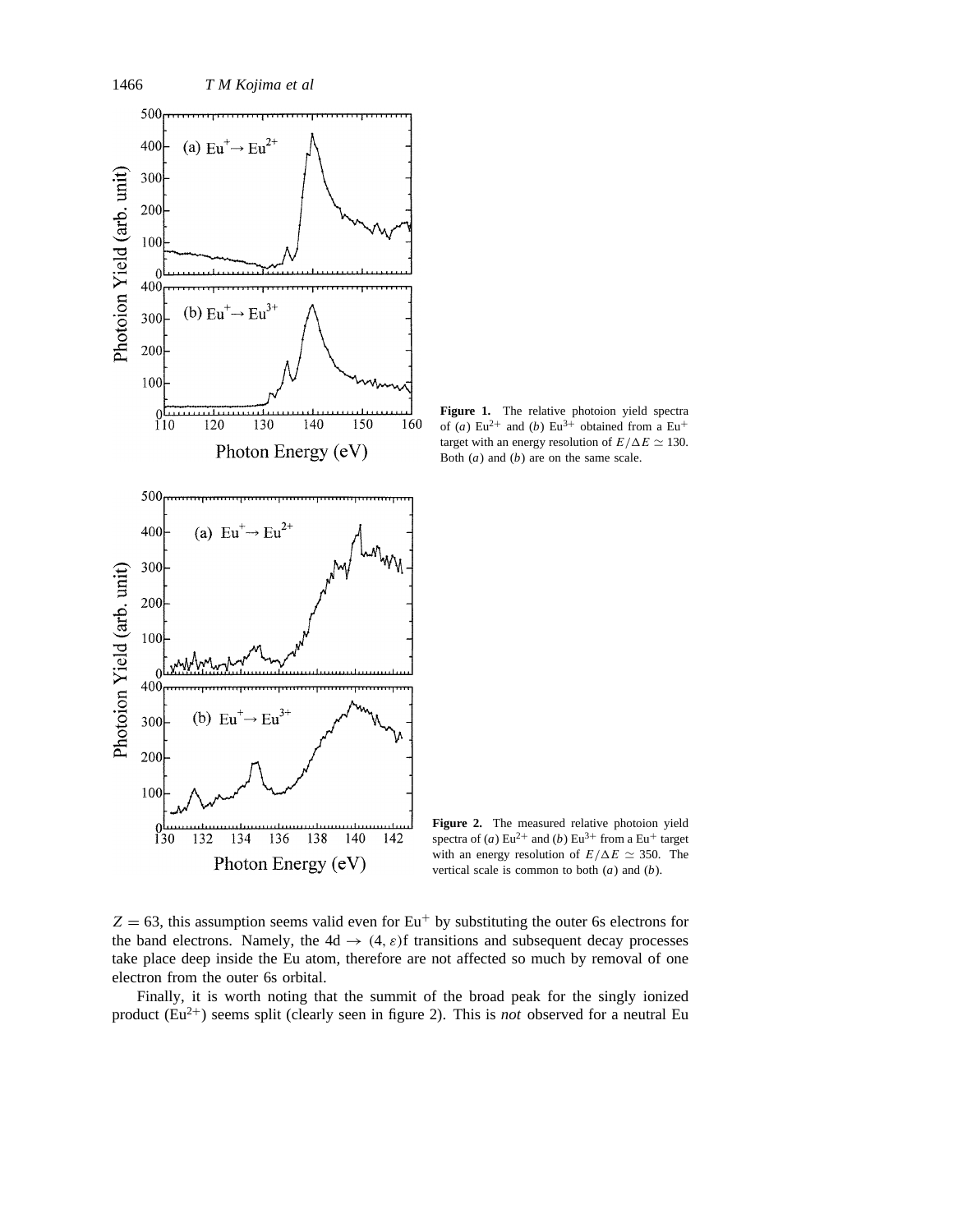

**Figure 3.** Comparison of photoion yield spectra from  $Eu^{+}$  and neutral Eu. (*a*) The sum of the  $Eu^{2+}$  and  $Eu^{3+}$  yield from a Eu<sup>+</sup> target. (*b*) Total photoion yield from neutral Eu (Nagata *et al* 1990). The vertical scales are not normalized in the same way.

target (Nagata *et al* 1990), and considered as possible evidence for further collapse caused by removal of one 6s electron, though the total profile is not obviously changed.

## **4. Summary**

Photoion yield spectra for a  $Eu^+$  target were measured in the energy range 110–160 eV. In the partial photoion yields of both  $Eu^{2+}$  and  $Eu^{3+}$ , a broad 'giant resonance' profile was observed at 140 eV with some preceding small peaks at 131.5, 132.8 and 134.7 eV. The spectra look very similar to those from a neutral Eu target. This implies that in Eu the contribution of 6s electrons to the  $4d \rightarrow (4, \varepsilon)f'$  giant resonance' is very small. However, a split was observed in the peak of the 'giant resonance' of the  $Eu^{2+}$  spectra. This was not observed in the neutral Eu case and considered as modest evidence of partial collapse of the f orbital due to the change of charge state.

#### **Acknowledgments**

The authors wish to thank Professor A Yagishita and Dr E Shigemasa of KEK-PF for their continued assistance and helpful advice on performing the experiment. We also thank Dr T Hayaishi for sending the numerical data of neutral Eu photoionization, and Mr M Gonno for his help in the experiment. This work was partly supported by a Grant-in-Aid from the JAERI-RIKEN SPring-8 Project, and a Grant-in-Aid for Scientific Research on Priority Areas from the Ministry of Education, Science and Culture, Japan. The experiment was performed under the approval of the Photon Factory at the National Laboratory for High-Energy Physics (proposal nos 92G302 and 94G362).